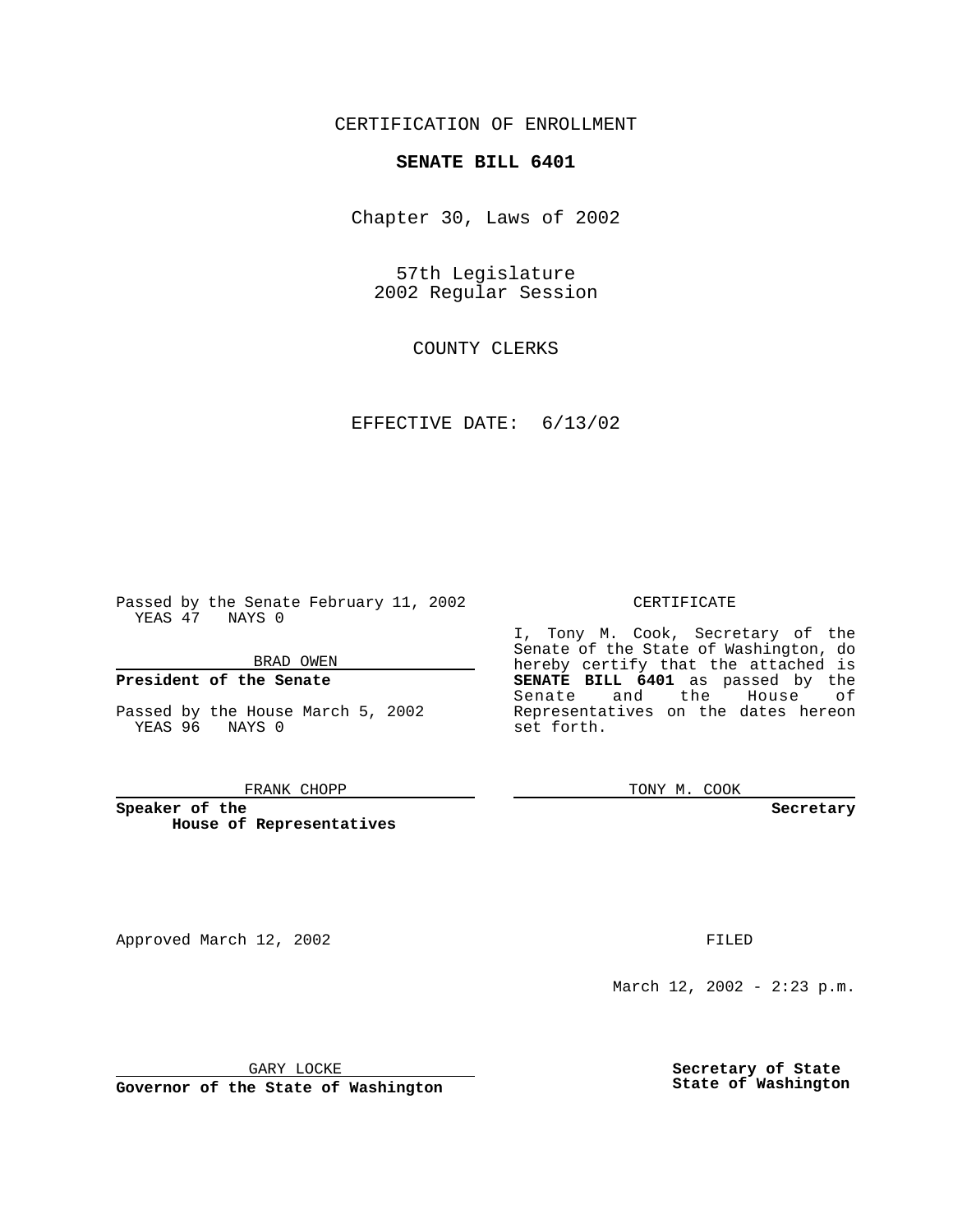## **SENATE BILL 6401** \_\_\_\_\_\_\_\_\_\_\_\_\_\_\_\_\_\_\_\_\_\_\_\_\_\_\_\_\_\_\_\_\_\_\_\_\_\_\_\_\_\_\_\_\_\_\_

\_\_\_\_\_\_\_\_\_\_\_\_\_\_\_\_\_\_\_\_\_\_\_\_\_\_\_\_\_\_\_\_\_\_\_\_\_\_\_\_\_\_\_\_\_\_\_

Passed Legislature - 2002 Regular Session

**State of Washington 57th Legislature 2002 Regular Session By** Senators Kline, Costa, Long, Fairley, Thibaudeau and Kohl-Welles Read first time 01/16/2002. Referred to Committee on Judiciary.

1 AN ACT Relating to standardizing references to county clerks; and 2 amending RCW 36.23.030, 6.32.350, and 59.28.040.

3 BE IT ENACTED BY THE LEGISLATURE OF THE STATE OF WASHINGTON:

4 **Sec. 1.** RCW 36.23.030 and 1987 c 363 s 3 are each amended to read 5 as follows:

6 The clerk of the superior court at the expense of the county shall 7 keep the following records:

8 (1) A record in which he <u>or she</u> shall enter all appearances and the 9 time of filing all pleadings in any cause;

10 (2) A docket in which before every session, he or she shall enter the titles of all causes pending before the court at that session in the order in which they were commenced, beginning with criminal cases, noting in separate columns the names of the attorneys, the character of the action, the pleadings on which it stands at the commencement of the session. One copy of this docket shall be furnished for the use of the 16 court and another for the use of the members of the bar;

17 (3) A record for each session in which he <u>or she</u> shall enter the 18 names of witnesses and jurors, with time of attendance, distance of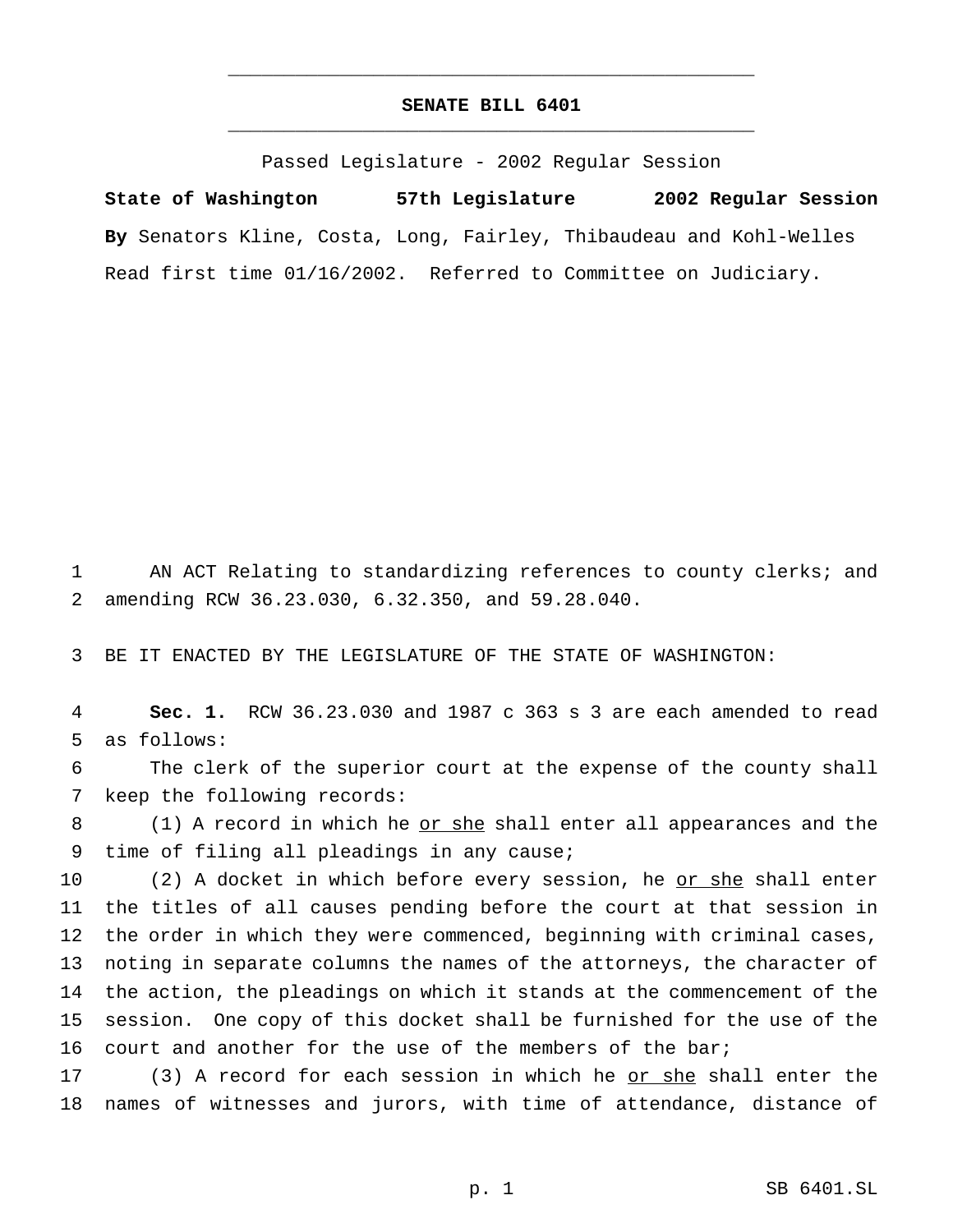1 travel, and whatever else is necessary to enable him or her to make out a complete cost bill;

3 (4) A record in which he <u>or she</u> shall record the daily proceedings of the court, and enter all verdicts, orders, judgments, and decisions thereof, which may, as provided by local court rule, be signed by the 6 judge; but the court shall have full control of all entries in  $((\text{said}))$ 7 the record at any time during the session in which they were made;

 (5) An execution docket and also one for a final record in which he 9 or she shall make a full and perfect record of all criminal cases in which a final judgment is rendered, and all civil cases in which by any order or final judgment the title to real estate, or any interest therein, is in any way affected, and such other final judgments, orders, or decisions as the court may require;

14 (6) A (( $\frac{3}{10}$  (( $\frac{1}{10}$ ) record in which shall be entered all orders, decrees, and judgments made by the court and the minutes of the court in probate proceedings;

 (7) A record of wills and bonds shall be maintained. Originals shall be placed in the original file and shall be preserved or duplicated pursuant to RCW 36.23.065;

 (8) A record of letters testamentary, administration, and guardianship in which all letters testamentary, administration, and guardianship shall be recorded;

 (9) A record of claims shall be entered in the appearance docket under the title of each estate or case, stating the name of each 25 claimant, the amount of his or her claim and the date of filing of such;

 (10) A memorandum of the files, in which at least one page shall be given to each estate or case, wherein shall be noted each paper filed 29 in the case, and the date of filing each paper;

 (11) Such other records as are prescribed by law and required in 31 the discharge of the duties of his or her office.

 **Sec. 2.** RCW 6.32.350 and 1893 c 133 s 34 are each amended to read as follows:

34 Each county clerk must keep in his or her office ((a book)) records 35 indexed to the names of the judgment debtors, styled "((book)) records of orders appointing receivers of judgment debtors." A county clerk in whose office an order or a certified copy of an order is filed, as prescribed in this chapter, must immediately note thereupon the time of